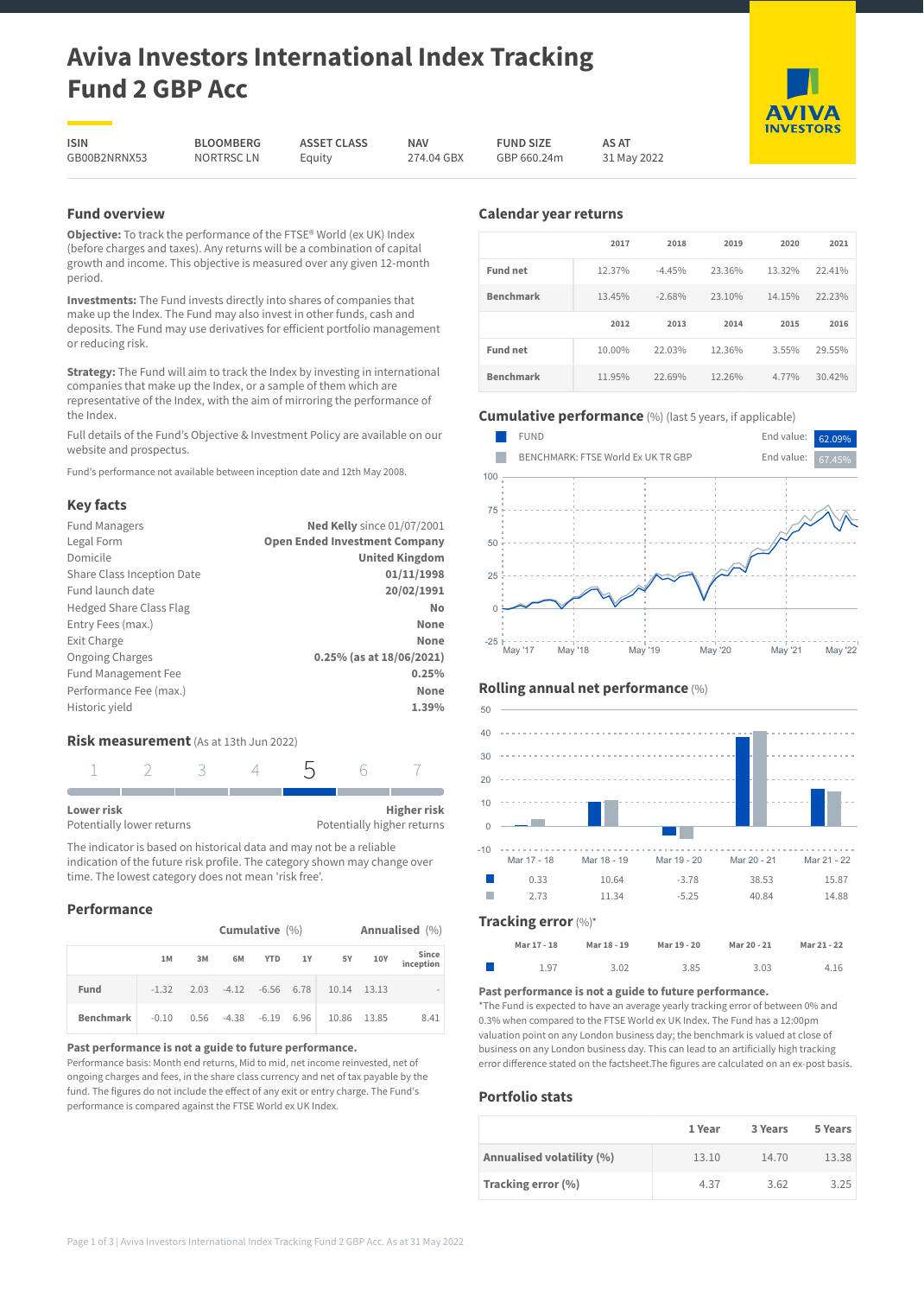## **Top holdings**

|                | Company                       | Sector                    | Fund $(\% )$ |
|----------------|-------------------------------|---------------------------|--------------|
| $\mathbf{1}$   | Apple Inc                     | Technology                | 4.13         |
| $\overline{2}$ | Microsoft Corp                | Technology                | 3.68         |
| 3              | Amazon.com Inc.               | Consumer Cyclical         | 1.79         |
| 4              | Alphabet Inc Class A          | Communication<br>Services | 1.21         |
| 5              | Tesla Inc                     | Consumer Cyclical         | 1.13         |
| 6              | Alphabet Inc Class C          | Communication<br>Services | 1.12         |
| $\overline{7}$ | E-mini S&P 500 Future June 22 |                           | 0.94         |
| 8              | Johnson & Johnson             | Healthcare                | 0.85         |
| 9              | UnitedHealth Group Inc        | Healthcare                | 0.85         |
|                | 10 Meta Platforms Inc Class A | Communication<br>Services | 0.82         |

The Top Holdings shown in the factsheet excludes cash and equivalents.

#### **Fund breakdown by sector**

| <b>Sector</b>                 | Fund $(\% )$ |
|-------------------------------|--------------|
| Technology                    | 22.95        |
| Financials                    | 13.92        |
| <b>Consumer Discretionary</b> | 13.37        |
| Industrials                   | 12.42        |
| Health Care                   | 12.34        |
| <b>Consumer Staples</b>       | 6.10         |
| Energy                        | 4.87         |
| <b>Basic Materials</b>        | 3.89         |
| Utilities                     | 3.21         |
| Other                         | 6.14         |

Source: Aviva Investors, all other data is Morningstar unless stated otherwise. The fund breakdown by sector shown in the factsheet excludes cash and equivalents.

**Fund breakdown by country**

| Country              | Fund $(\% )$ |
|----------------------|--------------|
| <b>United States</b> | 65.55        |
| Japan                | 6.90         |
| Canada               | 3.16         |
| Switzerland          | 3.00         |
| France               | 2.84         |
| Australia            | 2.42         |
| Germany              | 2.30         |
| Taiwan               | 2.07         |
| South Korea          | 1.63         |
| Other                | 10.15        |

The fund breakdown by country shown in the factsheet exclude cash and equivalents .

**Market cap**



Rather than using a fixed number of cap stocks, Morningstar uses a flexible system that isn't adversely affected by overall movements in the market. Stocks are divided into seven regions based on their country of domicile, organised in descending order by size and the cumulative capitalisation as a percentage of the total is calculated for each stock. Giant-cap stocks refer to the top 40% of the cumulative capitalisation of each region, large-cap represents the next 30%, mid-cap represents the next 20%, small-cap the next 7% with micro covering the balance.

### **Fund targets**

The Index comprises large and medium-sized companies of developed and emerging markets excluding the UK, providing a broad coverage of global markets.

## **Fund risks**

#### **Investment Risk & Currency Risk**

The value of an investment and any income from it can go down as well as up and can fluctuate in response to changes in currency exchange rates. Investors may not get back the original amount invested.

Full information on risks applicable to the Fund are in the Prospectus and the Key Investor Information Document (KIID).

#### **Glossary**

#### **Annualised performance**

An annualised total return is the geometric average amount of money earned by an investment each year over a given time period. **Volatility (%)**

A measure of the fund's dispersion of returns. A higher volatility implies that a fund's return is spread over a larger range of values whilst a lower volatility implies that a fund's return is spread over a smaller range of values.

#### **Credit Rating**

Independent ratings agencies assign different ratings to bonds depending on the bond issuers' financial strength and their outlook as well as their ability to pay interest on time and meet all of their liabilities. We use appropriate industry recognised ratings as detailed in source notes.

**Distribution yield**

This reflects the amount that is expected to be distributed over the next 12 months as a percentage of the share price of the fund on the date shown. It does not include the deduction of entry charges and is the gross return before tax on distributions. You may be subject to further tax on your distributions. The yield is not guaranteed.

#### **Entry fee**

A one-off charge may be taken from your money before it is invested. The charge is usually a percentage of the amount invested and is additional to the price paid for the units/shares. The entry charge is deducted from the investment before units/shares are bought and is also known as the "initial charge".

#### **Exit charge**

A one-off charge levied on redemption of units/shares before the proceeds of your investment are paid out. This is also known as a "redemption charge".

#### **Fund management Fee**

The management fee is fixed rate charge to cover the costs of managing the investments of the fund. It accrues daily based on a percentage of the fund's net asset value and deducted from the fund's assets. **Modified duration**

A calculation that expresses the measurable change in the value of a security in response to a change in interest rates - (under analysis). **Spread Duration**